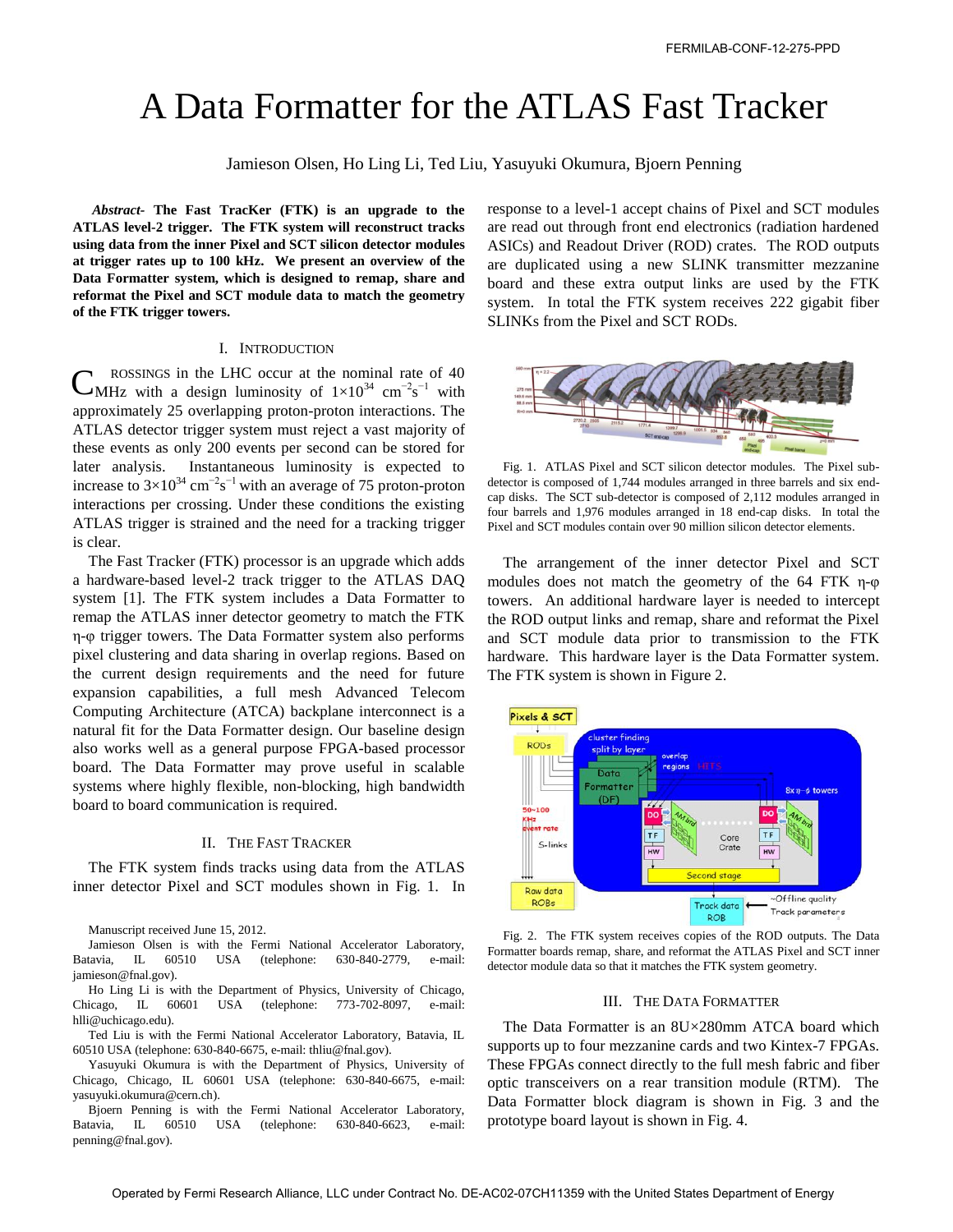

Fig. 3. The Data Formatter board with the rear transition module (RTM).



Fig. 4. The prototype Data Formatter and RTM boards in layout. The high speed serial connections from the FPGAs to the backplane fabric interface and RTM connectors are short and direct, simplifying board layout and helping to improve signal integrity for maximum performance. The printed circuit board is ten layers.

#### *A. Mezzanine Cards*

The Data Formatter board supports up to four mezzanine cards. These mezzanine cards are similar to PMC mezzanine cards but use different connectors. A single PMC style connector is provided for backwards compatibility with an SLINK receiver mezzanine card (HOLA). The other mezzanine card connector is based on the HSMC specification [2] and supports high speed LVDS data rates of up to 64 Gbps.

A multi-channel SLINK receiver and cluster finder mezzanine card is in development [3]. This mezzanine card receives up to four gigabit fiber SLINKs and contains FPGAs which are used to implement 2D cluster finder algorithms. The cluster finder mezzanine cards will use the HSMC connector to communicate with the Data Formatter FPGAs.

# *B. FPGAs*

The heart of the Data Formatter board is a pair of Xilinx Kintex-7 FPGAs. Each FPGA implements the core logic for a

single FTK η-φ tower. The prototype Data Formatter board will use XC7K325T devices and the production board will use the larger XC7K480T devices when these parts become available later this year. Kintex-7 FPGAs feature up to 480k logic cells and up to 32 12 Gbps serial transceivers.

Each FPGA has an external 256MB memory chip which may be used for diagnostic spy buffers or other general purpose data storage. The memory chip is a DDR3-800 device with a 16-bit interface. Data rates on the order of 1 GBps are possible when accessing this external memory.

The FPGAs share data over a high speed LVDS local bus which supports data rates up to 20 Gbps in each direction. The FPGA high speed SERDES transceivers (GTX) connect directly to the ATCA full mesh backplane and RTM fiber transceivers. Since the FPGAs connect directly to the fabric interface no external cross-point switch chips are required and the board layout is simplified.

# *C. ATCA Backplane*

The ATCA full mesh backplane consists of up to four bidirectional ports per channel, where each port is rated for up to 10 Gbps. In a 14 slot crate 13 channels are provided for each slot. The Data Formatter top FPGA connects to port 0 and bottom FPGA connects to port 1 of each channel. This means that within a crate all top FPGAs are directly connected and all bottom FPGAs are directly connected through the full mesh *fabric interface*. Any data protocol which uses low voltage 100 ohm differential signaling is allowed on the fabric interface.

A dual star Gigabit Ethernet *base interface* is also provided on the ATCA backplane. This interface is intended to provide processor boards with a medium-speed network connection via a switch or hub board installed in logical slots 1 or 2.

## *D. Intelligent Platform Management Controller*

High availability is achieved through redundancy and a robust hardware management scheme. Every active component in an ATCA crate is expected to monitor its health and communicate with the shelf manager boards over the Intelligent Platform Management Interface (IPMI). ATCA boards use the IPMI protocol to report various sensor readings and coordinate the hot-swap power sequencing through the shelf manager. The Data Formatter boards use an inexpensive ARM Cortex-M microcontroller to implement the IPMI controller (IPMC) functions.

The Data Formatter microcontroller is also used for slow controls and managing FPGA firmware image files, which are stored locally on an SDHC flash memory card. Firmware image files may be downloaded to the flash memory over a 100BASE-T Ethernet interface which connects to the backplane *base interface*. After the FPGAs are configured the microcontroller may then access firmware registers over a dedicated SPI serial bus.

## *E. Rear Transition Module*

The Data Formatter FPGAs connect to fiber transceivers located on the RTM. Quad small form factor pluggable (QSFP+) fiber optic modules support data rates up to 40 Gbps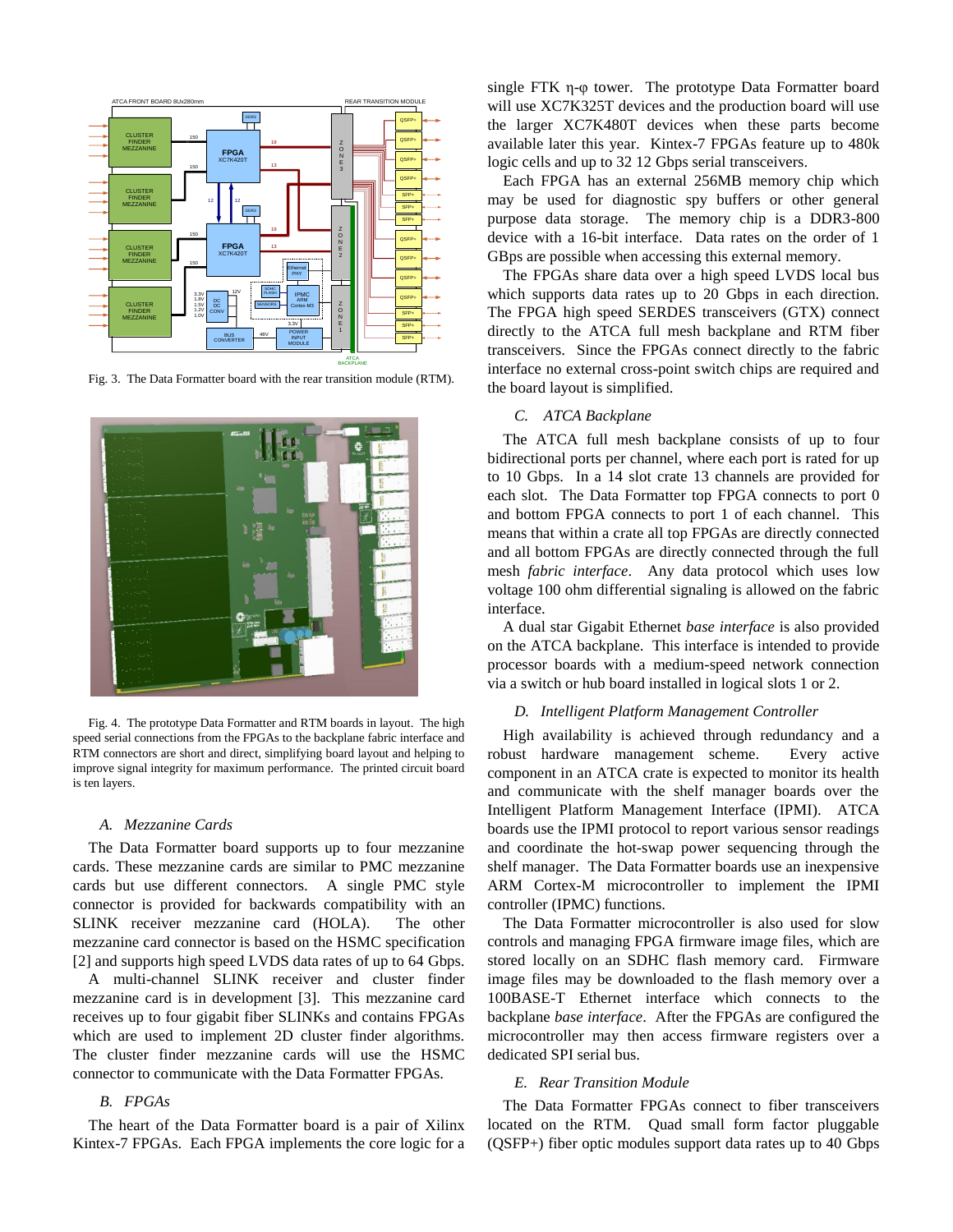and are used to send data downstream to the FTK system. Small form factor pluggable (SFP+) transceivers support data rates up to 10 Gbps and are intended for inter-crate sharing. The CERN SLINK protocol will be used on all input and output fiber links.

The RTM supports hot-swap power sequencing and is managed by the Data Formatter IPMC microcontroller. The Data Formatter RTM will conform to the new ATCA RTM standard [4].

## *F. Power*

The ATCA backplane supplies dual 48VDC busses to each slot. Board power inputs are fused and connected to an ATCA-specific power input module (PIM) which contains filters and a small isolated DC-DC converter used to power the IPMC. Upon board insertion the IPMC powers up and negotiates board power requirements with the shelf manager. The shelf manager then grants permission for the board to enable its isolated 48V to 12V DC-DC bus converter, which supplies power to the main board, mezzanine cards and RTM. Small non-isolated DC-DC converters are used to generate the low voltage power rails for FPGAs and other components.

Power consumption on the Data Formatter board is estimated to be less than 30W (not including the mezzanine cards). When fully loaded with fiber transceivers the RTM power is estimated to be on the order of 20W. The ATCA crate is rated for up to 200W per slot using forced air cooling. Hearing an ATCA crate running with the fans set to maximum speed leaves little doubt as to its substantial cooling capability.

## IV. DATA SHARING

Data Formatter inputs consist of 222 gigabit SLINKs from the Pixel and SCT RODs. Each input SLINK supplies data from 7 to 48 modules depending on the sub-detector type and geographic location. The mapping between modules and input links is somewhat irregular and asymmetric (e.g. in some cases a single input link contains modules from a large φ region). Such input links pose a challenge because their data must be shared with several FPGAs.

Since each SLINK must ultimately connect to a single FPGA the "best" input link assignment minimizes the data sharing between FPGAs. After optimizing the input link assignments data sharing between the 64 FPGAs was analyzed and the resulting matrix is shown in Fig. 5. In this matrix the non-zero elements represent Pixel and SCT modules which must be shared between FPGAs. The four red boxes represent crate boundaries. FPGAs located on Data Formatter boards within these crate boundaries will share data directly over the full mesh backplane. Non-zero matrix elements outside the crate boundaries represent modules which must be shared between FPGAs in different crates using dedicated fibers on the RTM.



Fig. 5. This 64×64 matrix illustrates data sharing between Data Formatter FPGAs. Off diagonal elements represent the number of inner detector modules which must be transferred between FPGAs. The red boxes represent crate boundaries.

#### *A. Data Flow Analysis*

A software model of the Data Formatter has been created so that data flow in the system may be simulated using actual event records obtained from the RODs. For this analysis we assume that the input mezzanine cards do not perform any clustering (e.g. no data reduction) and the level-1 accept rate is 100 kHz. The ROD output data format is assumed to be the same as that which was used in 2011 and 2012 data taking. We also assume that whole modules are shared between FPGAs. (Sub-dividing modules to more accurately match η-φ tower boundaries will result in a data volume reduction.)

Fig. 6 and Fig. 7 show the results obtained from 1300 events from a run in 2011 with center-of-mass energy of 7 TeV and ten interactions per bunch crossing (pileup  $\langle \mu \rangle = 10$ ). The results from our simulation agree well with the FTK technical proposal.

Table I summarizes the bandwidth requirement evaluated with 2011 data for output and internal communication links respectively, as well as requirements extrapolated to 14 TeV and  $\lt\mu$  =80. For the extrapolation, data volume is assumed to be proportional to  $\langle \mu \rangle$  and 15% correction is applied by considering the track multiplicity difference between 7 TeV and 14 TeV.